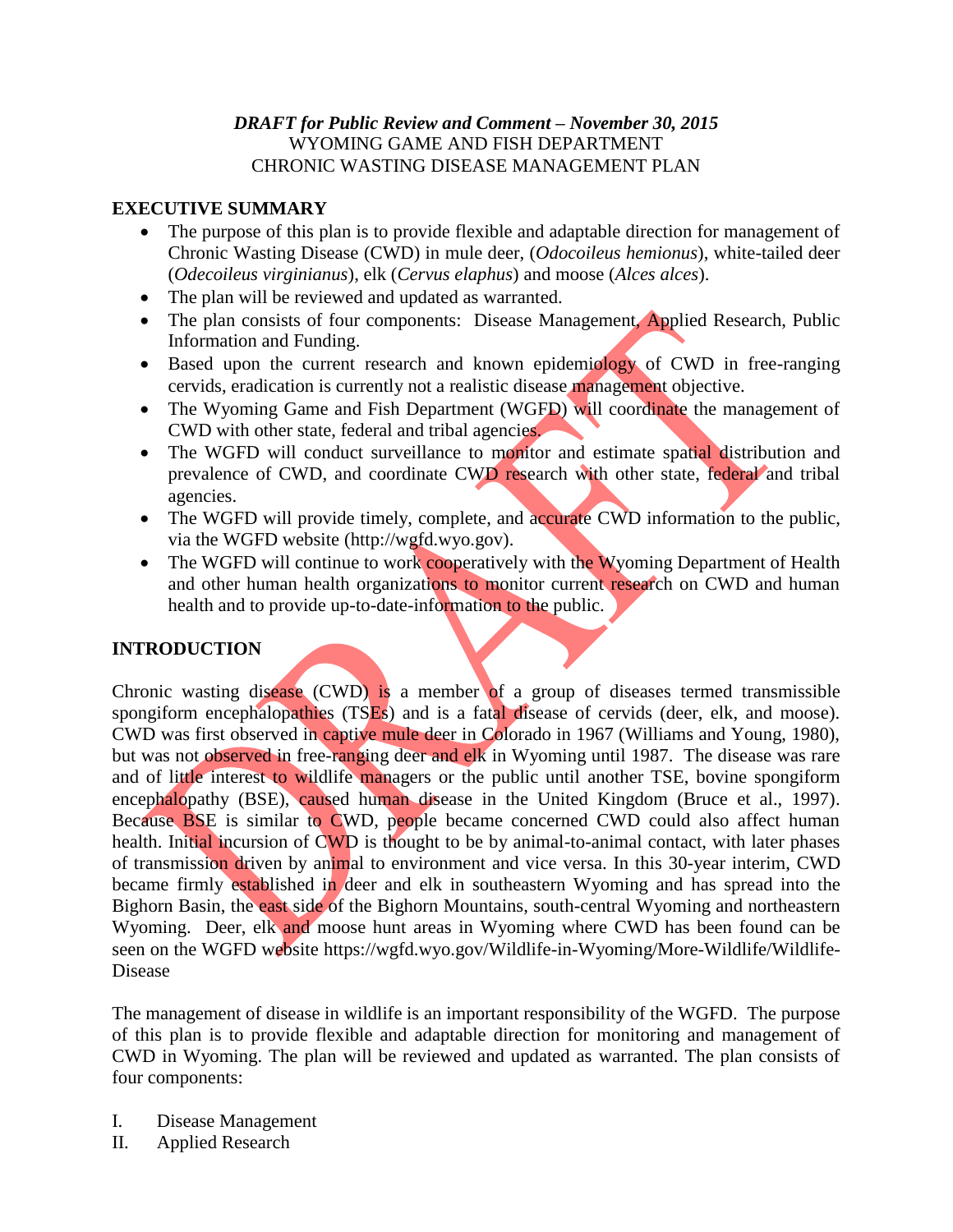- III. Public Information
- IV. Funding

# **COMPONENT I. DISEASE MANAGEMENT**

Based on current scientific information, eradication of CWD from free ranging cervids is not a realistic disease management objective, particularly since the disease has become established (Government of Alberta, 2008; James, 2008). Early mathematical models predicted CWD would drive affected cervid populations to extinction (Gross and Miller, 2001). More recent modeling suggests CWD may have a population level impact in Rocky Mountain National Park elk (Monello, 2013, 2014), while other research suggests certain populations may be able to survive through disease-driven genetic selection (Robinson et al, 2012; Williams et al, 2014). Nonetheless, it is anticipated that endemic CWD will depress some cervid populations to some unknown level (Miller et al., 2008; Edmunds 2013; Monello 2014). Even though eradication is not feasible, the WGFD will consider effective management actions to slow the spread and/or reduce the prevalence of the disease based on current accepted scientific information.

Through adoption of this plan, the WGFD has chosen an adaptive management strategy allowing flexibility to alter disease management activities depending on future research findings, CWD distribution, prevalence, funding, and level of concern (public, WGFD and other governmental agencies). Currently, the Disease Management component of this plan addresses nine objectives. Most of these objectives were identified by a panel of 60 wildlife disease experts and categorized relative to their estimated efficacy in endemic CWD areas (Government of Alberta, 2008). The WGFD will use the best scientific information available and will take necessary and reasonable steps to achieve these objectives:

#### **1. Surveillance.**

Surveillance allows the WGFD to identify which deer, elk, or moose hunt areas have one or more of these species that test positive for CWD. These hunt areas will comprise the "CWD Endemic Area" within Wyoming.

The WGFD will conduct CWD surveillance as funding permits, and will modify its surveillance based on funding and distribution of CWD within the state. Much of the WGFD's surveillance emphasis will remain in the endemic area (Deer Hunt Areas 64-66) and Elk Hunt Areas 7 and 19), around the 22 state elk feedgrounds and National Elk Refuge (NER), and monitoring along the frontier of the CWD endemic area. Surveillance is conducted by collecting retropharyngeal lymph nodes, tonsil tissue, or the obex from hunter and vehicle-killed cervids and those animals targeted for removal (i.e., cervids showing clinical signs consistent with CWD).

Hunters, who participate in the WGFD's CWD surveillance program by providing deer, elk, or moose tissue samples and provide adequate information, can obtain test results through the WGFD's website. If a sample submitted to the WGFD's CWD surveillance program tests positive and adequate contact information is provided, the hunter will be notified of the positive test result.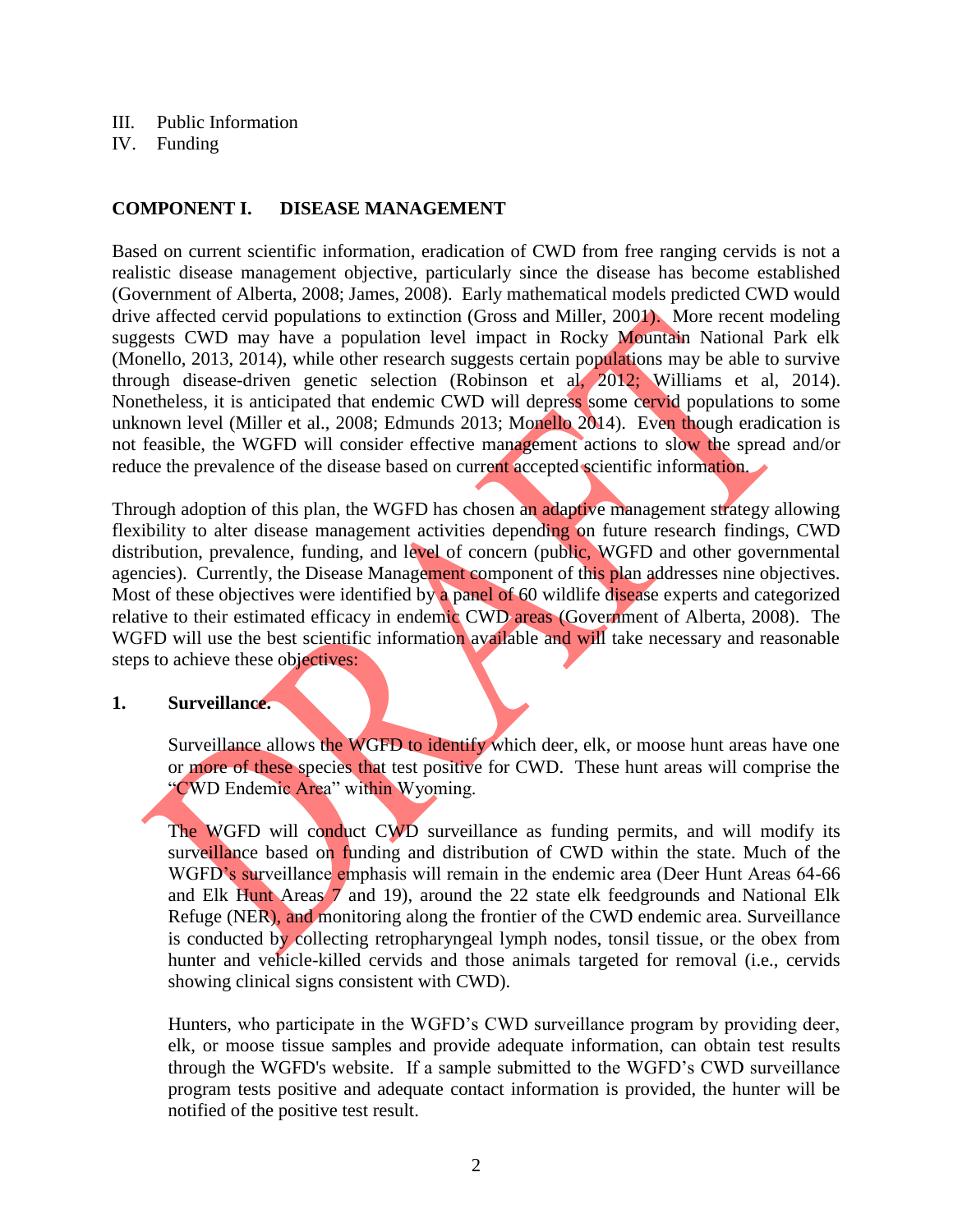Other than the WGFD surveillance program, WGFD will not be responsible for the testing of individual hunter's deer, elk, or moose. The WGFD will provide information regarding public testing facility locations for hunters who choose to have their deer, elk or moose tested at their own expense.

The WGFD may donate deer, elk and moose carcasses acquired from the CWD zone to individuals after the animal has been tested with no evidence of CWD being found and the recipient signs an affidavit of informed consent. While the WGFD will donate meat from animals that test negative to individuals, it will not donate meat from animals killed within the CWD endemic area to organizations or entities whose purpose is to redistribute the meat.

Hunting licenses provide the holder the opportunity to take deer, elk, or moose in accordance with state statutes and Wyoming Game and Fish Commission (WGFC) regulations with no assurance of edible meat. Therefore, the State of Wyoming does not guarantee meat quality from deer, elk and moose regardless if a carcass tests positive or negative for CWD. The WGFD will not re-issue a hunting license, issue a refund for any deer, elk, or moose license, nor reimburse for processing and any other charges/expenses if a deer, elk, or moose tests positive for CWD.

#### **2. Carcass Movement Restrictions.**

Tissues of CWD-infected carcasses can transmit CWD to uninfected cervids (Miller et al., 2004). To minimize this potential source of transmission, the WGFC regulates the transportation and disposal of harvested cervids taken from within Wyoming. Likewise, the WGFC regulates the importation of harvested cervids/cervid parts taken from any state, province or country within areas designated by the appropriate jurisdictional agency where CWD occurs.

# **3. Translocation of cervids within and outside of Wyoming.**

Live free-ranging cervids will not be moved to other locations for any reason within or outside of Wyoming without prior review, approval, or permitting by the WGFD and/or WGFC.

# **4. Remove cervids suspected of being affected by CWD.**

Removal of cervids displaying signs of CWD may reduce the spread of CWD and will contribute to statewide targeted surveillance and/or provide research material. When possible, WGFD personnel will lethally take, sample, and remove targeted cervids from the field and properly dispose of the carcass in a manner that will minimize CWD transmission. In addition, the WGFD will continue its public information program requesting the public to report sick cervids to aid in CWD monitoring efforts. Research has shown that such targeted surveillance and removal is effective to document presence of CWD and removal of a potential source of infection.

# **5. Appropriate WGFD personnel will participate in intra- and interdepartmental and intra- and interstate CWD coordination meetings.**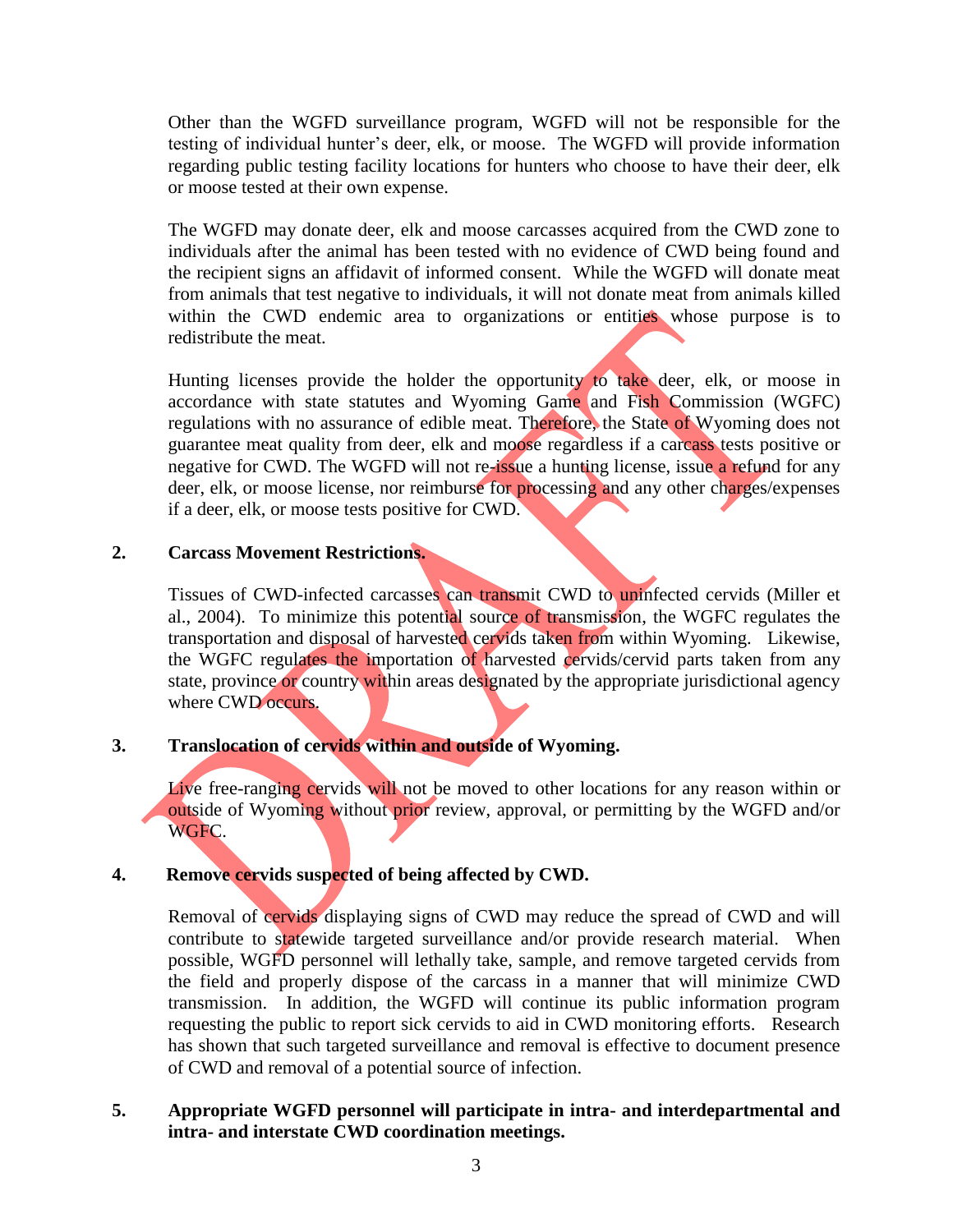Sharing research results and coordination among state, federal, and tribal agencies is important in the management of CWD. The WGFD will coordinate and collaborate with state, federal, and tribal agencies on relevant CWD management issues.

#### **6. Maintain the Wyoming statutory prohibition of cervid ownership, importation and facilities in Wyoming and the effectiveness of the WGFC's Chapter 10 regulation**.

WGFC Chapter 10 Regulation, "Regulation for Importation, Possession, Confinement, Transportation, Sale and Disposition of Live Wildlife," addresses CWD, in relation to the only privately owned elk facility permitted in Wyoming by statute. Any captive cervid imported into Wyoming must originate from facilities certified to be free of CWD in accordance with federal regulations (9 CFR, parts 55 and 81) and WGFC Chapter 10 regulation. These WGFC and federal restrictions are intended to prevent spread of CWD. There are no other captive, privately owned cervids within Wyoming. Future establishment of captive, commercial native cervid facilities in Wyoming is prohibited by statute.

# **7. Hunting will continue to be the primary tool for monitoring CWD in cervids.**

The flexibility inherent in Wyoming's hunting regulations allows the WGFC to modify hunting seasons to meet specific management objectives. This flexibility, combined with the long and rich hunting heritage in the State of Wyoming, makes the use of hunter harvest an effective and preferred tool in monitoring CWD in cervids.

#### **8. Herd population management.**

Large-scale culling in an attempt to reduce animal populations and minimize animal to animal contact has been attempted in other states and provinces. While such culling has shown it can reduce and maintain prevalence levels, it has proven to be expensive, unpopular, requires continued long-term application, and ultimately is unable to eradicate CWD (State of Wisconsin, 2006; James, 2008; Holsman, 2010; VerCauteren, Kurt, and Scott E. Hygnstrom, 2011; Wasserberg et al, 2009, 2014; Manjerovic 2014). The WGFD will consider disease transmission/prevalence when developing herd population objectives and other management recommendations. The WGFD will strive to meet herd population objectives by taking in account all factors and influences.

#### **9. Feedgrounds.**

Elk have been fed in northwest Wyoming since the early 1900s. Originally, elk feedgrounds were designed to mitigate loss of winter range, reduce human/elk conflicts and maintain a traditional population of elk. More recently, elk feedgrounds have continued to address those issues as well as facilitating separation of elk and cattle to prevent the potential spread of brucellosis. Supplemental feeding of elk creates complex biological, social, economic and political issues. Wildlife disease adds to this complexity. Recent modeling based on captive elk suggested that feedground elk may survive in the face of CWD through genetic selection and limited harvest (Williams et el, 2014), albeit at drastically reduced numbers in a worst case scenario. However, using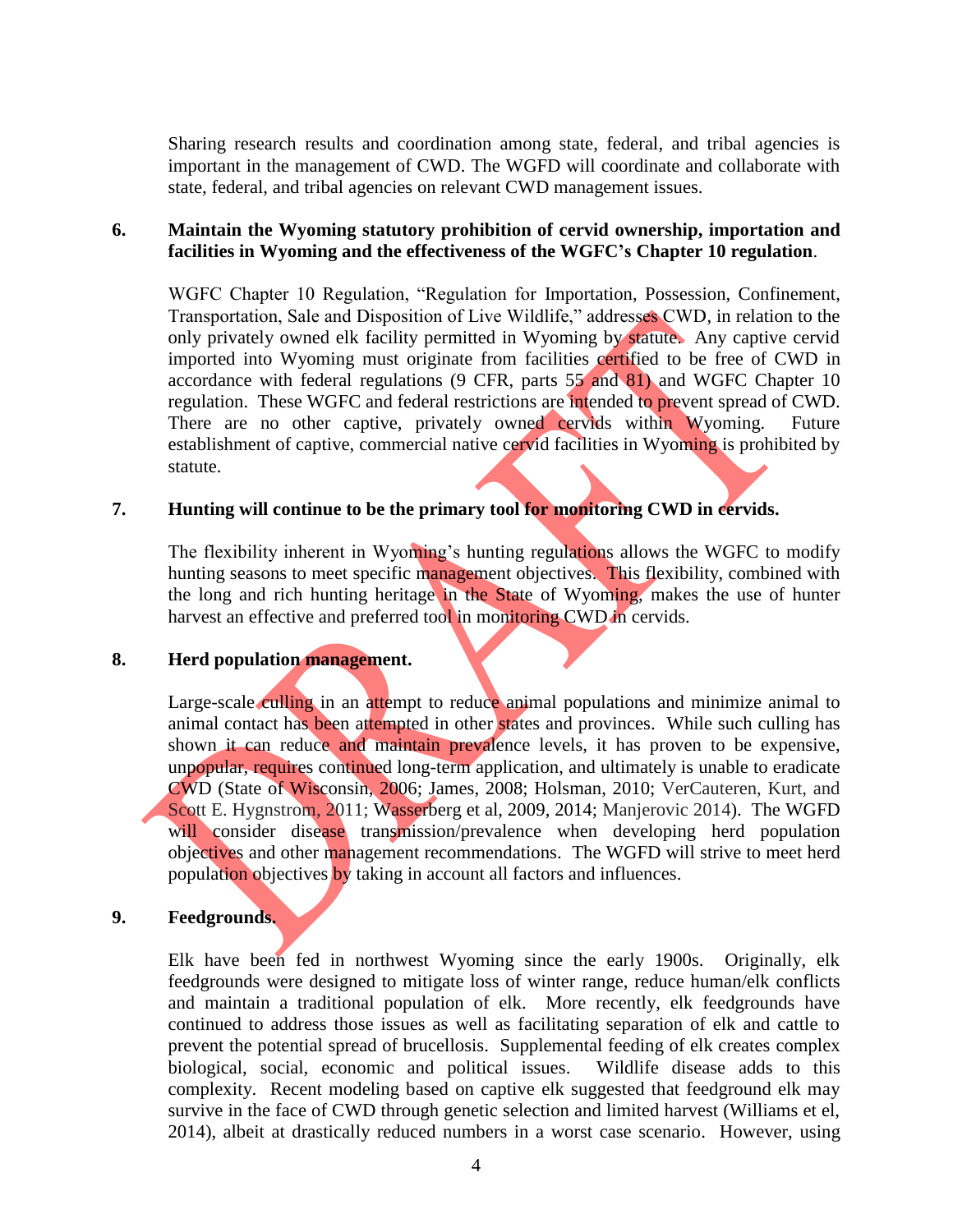data from captive situations is difficult at best and it is still unknown what ultimate impact CWD could have on feedground elk populations. Disease transmission can be related to density of animals in a given area as well as the frequency of contact between animals. Artificially concentrating elk on feedgrounds may result in more rapid spread of CWD. Based on WGFD hunter-harvested CWD surveillance data, CWD prevalence levels in non-fed elk populations remain significantly lower than those of sympatric mule deer and white-tailed deer populations in the endemic area of Wyoming (Edwards–pers. comm.).

The WGFD will continue to prioritize identification, removal and testing of cervids exhibiting signs of CWD on and around elk feedgrounds. Hunter harvest and other CWD surveillance in northwestern Wyoming will be conducted in coordination with the NER and the National Park Service – Grand Teton National Park (GTNP).

The WGFD will work with the NER, GTNP, and United States Forest Service (USFS)- Bridger-Teton National Forest (BTNF) on implementing the Elk and Bison Management Plan to manage wintering populations and reduce their reliance on supplemental feed.

The WGFD will collaborate with stakeholders to acquire critical winter range habitat and migration corridors for elk in order to protect elk from human disturbance.

Based on research that grass plants can bind, retain, uptake and transport prions, the WGFD will assess and manage the risk of hay from the CWD endemic area that is used at feedgrounds.

Additionally, WGFD will:

• Review WGFC supplemental feeding policy to determine if changes are warranted.

 Determine if closures of specific feedgrounds can occur where dispersal of elk will not cause damage/conflict/co-mingling issues with private property, stored crops and domestic livestock or create a need to drastically reduce overall elk herd sizes.

- The WGFD will consider disease transmission/prevalence when developing herd population objectives, feedground quotas, and other management recommendations. The WGFD will strive to meet herd population objectives/feedground quota by taking in account all factors and influences.
- As funding allows, expand and increase the WGFD's CWD surveillance efforts in the Pinedale and Jackson Regions.
- If a single case of CWD is confirmed in a deer, elk or moose in or adjacent to an elk herd unit with feedgrounds, WGFD will intensify surveillance, review the data, and recommend management actions for the specific feedground(s). WGFD will communicate, consult and coordinate with GTNP, NER and BTNF pertaining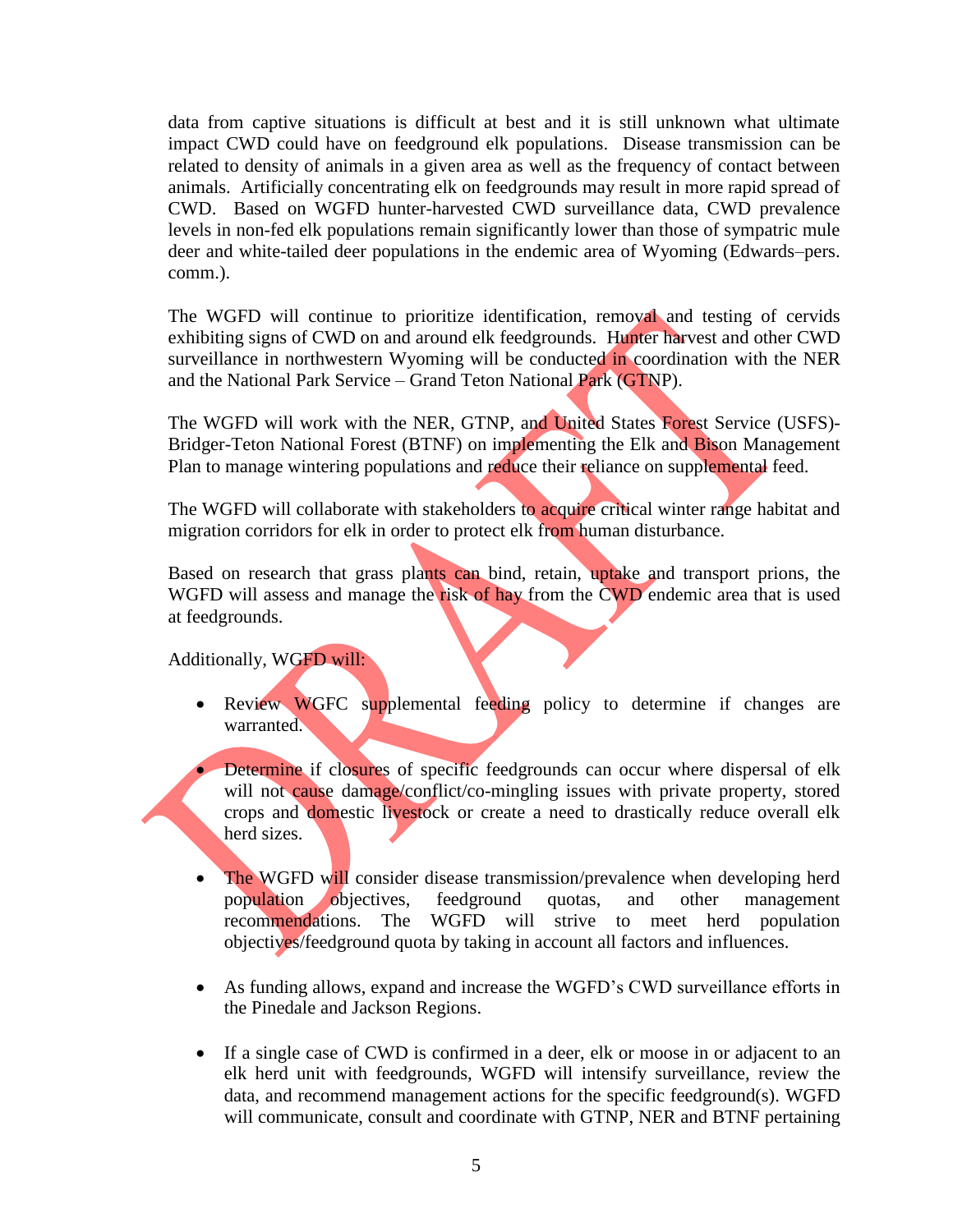to any proposed actions to address CWD being confirmed in a cervid in or adjacent to an elk herd unit containing feedgrounds.

- If feasible, use an incinerator(s) to destroy carcasses from feedgrounds to limit soil contamination and the spread of CWD. Where elk carcass incineration is not possible, evaluate additional methods for carcasses disposal.
- Continue the collection of biological samples of elk in order to establish a baseline of genetic information for individual herds in the Jackson and Pinedale Regions. This will allow the WGFD to track if genetic shift is occurring over time toward alleles that have a prolonged incubation period for CWD.
- Continue researching and monitoring cervid migration and dispersal routes in and out of the Jackson and Pinedale Regions and how these migrating animals may expand CWD.
- Provide training on recognition of CWD clinical signs to WGFD employees involved in elk feedgrounds, other state and federal employees, hunters, outfitters, and the general public.
- Monitor predatory animal presence and their impacts (both positive and negative) on feedground elk, including the implementation of proper management actions for gray wolves that are causing unacceptable impacts to elk at any state operated feedground in accordance with W.S. 23-1-304 and WGFC Chapter 21 Gray Wolf Management regulation.

If CWD is detected in elk inhabiting state feedgrounds, WGFD personnel shall monitor the population intensively and lethally remove and dispose of any elk showing clinical signs of CWD. The WGFD will continue, to the extent possible, to: 1) maximize the feeding area to decrease animal-to-animal contact (low density feeding); 2) decrease days of feeding to promote the dispersion of elk; 3) take additional actions to decrease elk concentration provided such actions are consistent with other necessary wildlife management and feedground practices.

# **COMPONENT II. APPLIED RESEARCH**

The WGFD will support and conduct, on a priority basis, research that will facilitate continued expansion of knowledge of CWD. The WGFD will continue to monitor published research on CWD and similar diseases to ensure the WGFD has the most current and comprehensive data and scientific information available to make CWD management decisions.

In addition to involvement in ongoing collaborative CWD research, the WGFD, in cooperation with the Wyoming Wildlife/Livestock Disease Research Partnership, has identified research priorities and will seek funding to initiate these studies, which may be conducted in collaboration with other researchers.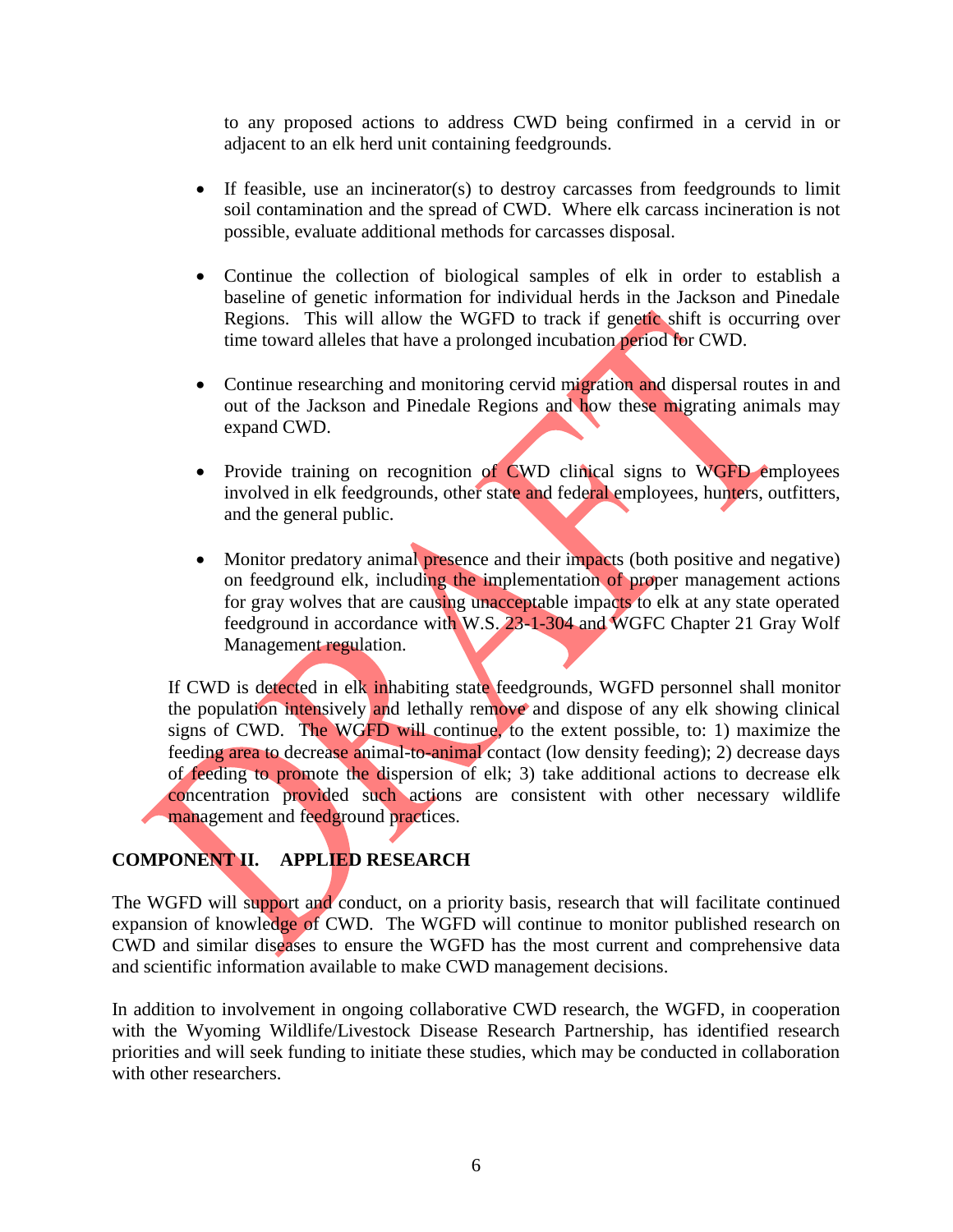# **COMPONENT III. PUBLIC INFORMATION**

Chronic wasting disease is of interest to various groups at different levels locally, nationally and internationally. As the public agency charged with managing CWD in Wyoming's wildlife populations, the WGFD has an obligation to provide timely, complete, accurate, and unbiased information about CWD to the public. The WGFD's information efforts related to CWD will focus on: where CWD has been found in Wyoming; risks to humans; WGFD efforts to monitor the disease; efforts by WGFD and others to learn more about the disease; and potential impacts to deer, elk or moose populations; and laws and regulations related to CWD. The WGFD will provide current and new CWD information on its website, various media and social media outlets and public presentations and contacts.

# **COMPONENT IV. FUNDING**

CWD management, research, and public information activities are expensive, and the WGFD's financial status will not allow complete implementation of this plan without additional funding. Now that federal CWD funding is no longer available, the WGFD will continue to request general funds for CWD as part of the WGFD's Veterinary Services program and will pursue additional funding sources to implement this plan and research projects.

### **ACKNOWLEDGEMENTS**

Many elements of this CWD Plan would not be possible without the cooperation of sportsmen, landowners, game meat processors, taxidermists, scientists, and professional wildlife managers. We appreciate their interest and help.

#### **LITERATURE CITED**

- Bruce, M. E., R. G. Will, J. W. Ironside, I. McConnell, D. Drummond, A. Suttie, L. McCardle, A. Chree, J. Hope, C. Birkett, S. Cousens, H. Fraser, and C. J. Bostock. 1997. Transmissions to mice indicate that 'new variant' CJD is caused by the BSE agent. Nature 1997 Oct 2;389(6650):498-501.
- Edmunds, David R., Chronic Wasting Disease Ecology and Epidemiology of White-tailed Deer in Wyoming, Ph.D., Department of Veterinary Sciences, May 2013.
- Government of Alberta, Alberta Sustainable Resource Development. 2008. Chronic Wasting Disease Workshop. Online citation available at: <http://www.srd.gov.ab.ca/fishwildlife/livingwith/diseases/chronicwastingdisease.aspx>
- Gross, J. E., and M. W. Miller. 2001. Chronic wasting disease in mule deer: disease dynamics and control. Journal of Wildlife Diseases 65: 205-215.
- Holsman, Robert H., Jordan Petchenik, and Erin E. Cooney. "CWD after "the fire": Six reasons why hunters resisted Wisconsin's eradication effort." *Human Dimensions of Wildlife* 15.3 (2010): 180-193.
- James, P. C. 2008. Both sides of the fence: a strategic review of chronic wasting disease. Report prepared for the Canadian Wildlife Federation available at: [http://www.cwf](http://www.cwf-fcf.org/en/about-cwf/media-centre/releases/new-research-on-chronic.html)[fcf.org/en/about-cwf/media-centre/releases/new-research-on-chronic.html](http://www.cwf-fcf.org/en/about-cwf/media-centre/releases/new-research-on-chronic.html)
- Manjerovic, Mary Beth, et al. "The importance of localized culling in stabilizing chronic wasting disease prevalence in white-tailed deer populations." *Preventive veterinary medicine* 113.1 (2014): 139-145.